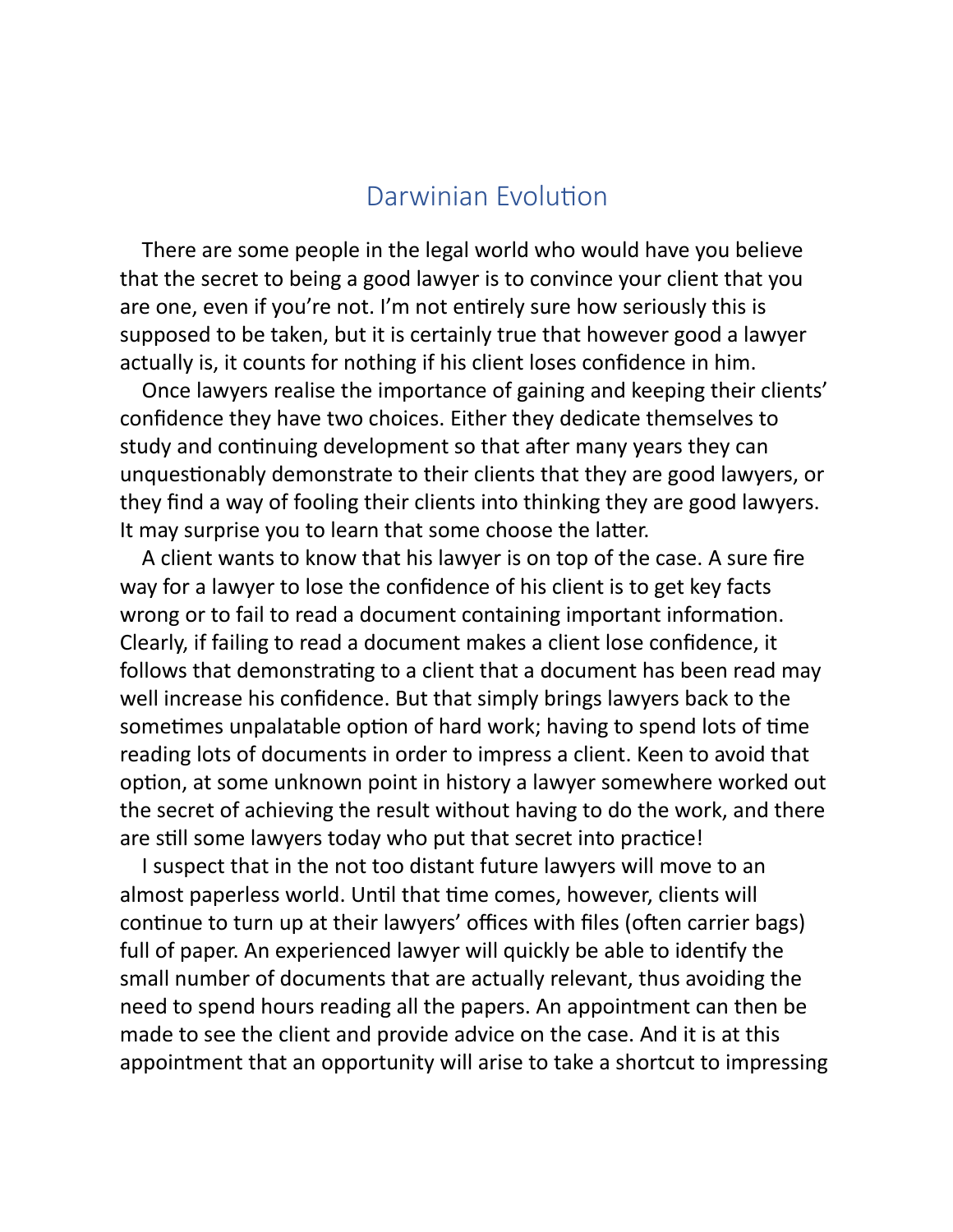the client by demonstrating how thorough he has been in reading all the paperwork.

The method is very simple. First, the lawyer arranges the papers in lever arch files, the more files the better. The final lever arch file is then selected and one piece of paper is removed from the file, preferably one which is paginated or which very obviously follows on from the preceding page. The lawyer then familiarises himself with that preceding page before either destroying the removed page or filing it away elsewhere. The client is then invited into the office. After pleasantries are over and the real advice begins, the lawyer informs the client that when he was preparing for the meeting by reading the papers he discovered a page was missing from the final lever arch file and he asks the client if they have a copy of the missing document. The client may or may not have a copy, but they cannot fail to be impressed with the fact their lawyer has read all those papers and has noticed a page was missing in the very last file of all those papers!

There are of course variations on this original method, the easiest of which is where the lawyer identifies the same piece of paper in the final file, but rather than removing it simply memorises one or two lines from it and the page number. Then, in the meeting with the client, the lawyer quotes from that page and states the page number, which sounds very impressive to the client.

And that brings me to page 146 of my copy of 'The Origin of Species' where Darwin wrote:

*'If it could be demonstrated that any complex organ existed, which could not possibly have been formed by numerous, successive, slight* modifications, my theory would absolutely break down.'

The book was published in 1859 and contains Darwin's arguments in support of his theory; his explanation for how all living things we see around us came to be. Entitled 'On the Origin of Species by Means of Natural Selection' (more commonly known by its abbreviated title 'The Origin of Species') the book was, amongst many things, a master class in the art of rhetoric.

At the time of publication the prevailing view among scientists and nonscientists alike was that some form of special creation (supernatural) had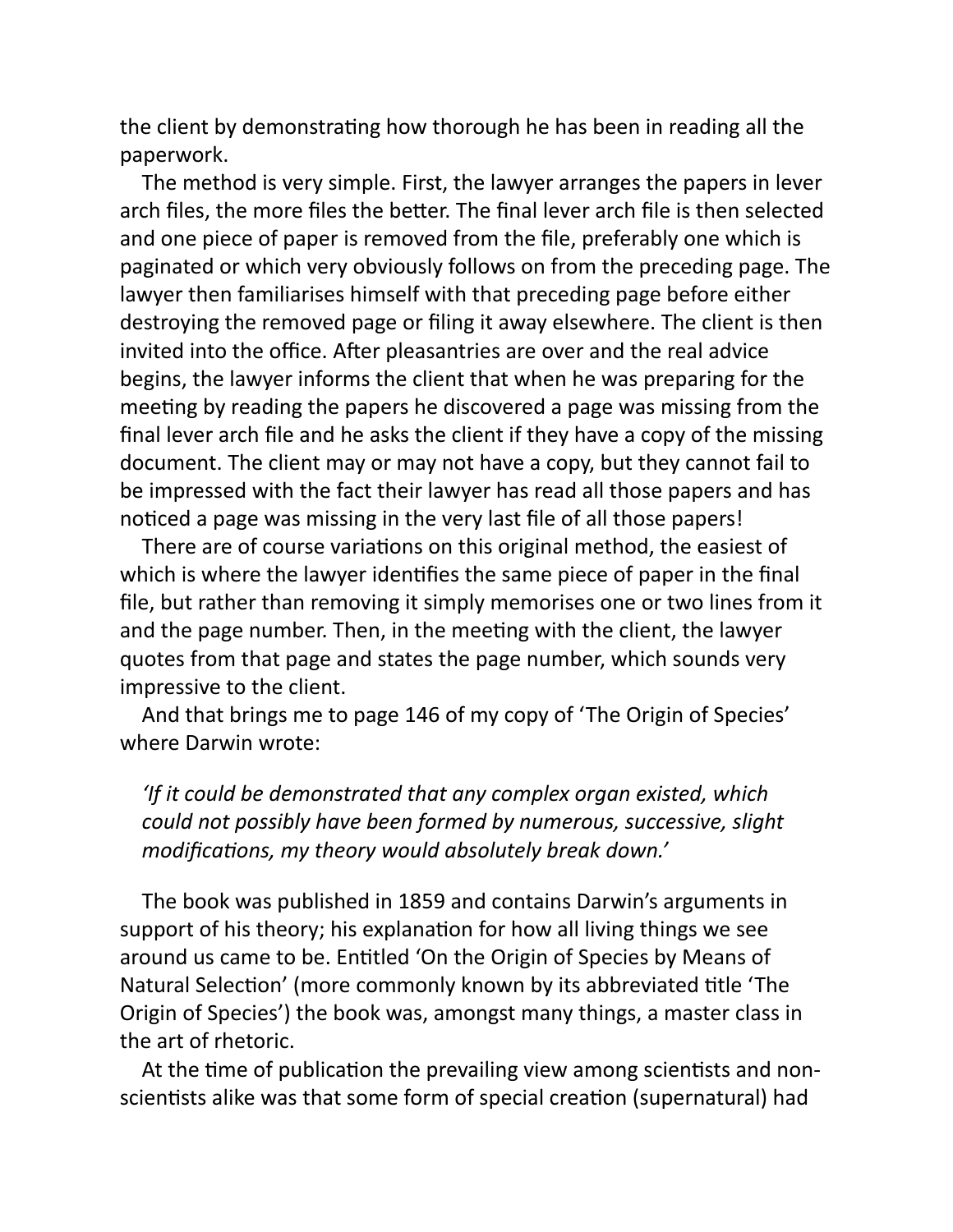been involved in the origin and development of living things. Darwin sought to turn this view on its head. For page after page he developed his argument that all living things can be explained by a process of evolution, small successive changes to an organism over long periods of time, preserved in each successive generation by the process known as natural selection.

On any reading of his book it is apparent that Darwin was well aware of the many challenges that his theory faced and would continue to face. Employing commendable rhetorical skill, Darwin sought to address these perceived weaknesses in his theory, not only by putting forward his arguments in response but also, significantly, as quoted above, by setting a challenge to his opponents to disprove his theory.

And in one fell swoop of rhetorical genius he managed to overthrow a fundamental tenet of debate and a principle enshrined in the English and many other legal systems around the world, namely '*semper necessitas probandi incumbit ei qui agit*' or 'He who asserts must prove.'

Darwin was asserting a new theory in opposition to the prevailing view. The onus was on him to prove his assertion. To be fair to him he tried to do just that, but when those attempts were insufficient, in and of themselves, to prove his case he played his get out of jail card by throwing down a challenge to his opponents – you prove it couldn't have happened in the way I say it did.

Such an approach is clearly at odds with the evidence-based approach. Put another way, it is the exact opposite of the often-quoted principle that a man is innocent until proven guilty. It is not for a defendant to prove that he did not commit a particular crime; it is for the prosecution to prove that he did. Likewise, it is not for us to prove that Darwin's theory is wrong; it is for the proponents of that theory to prove that it is correct, that it is supported by the facts and is the best explanation of those facts.

Accordingly, having set out the facts we must now turn to perhaps the most important, and in some ways the most difficult, aspect of the evidence-based approach; defining the theory. Important, because without a clear definition it is impossible to assess properly whether the theory can be established from the facts. Difficult, because the modern theory of Darwinian Evolution has moved on from that set out by Darwin in 'The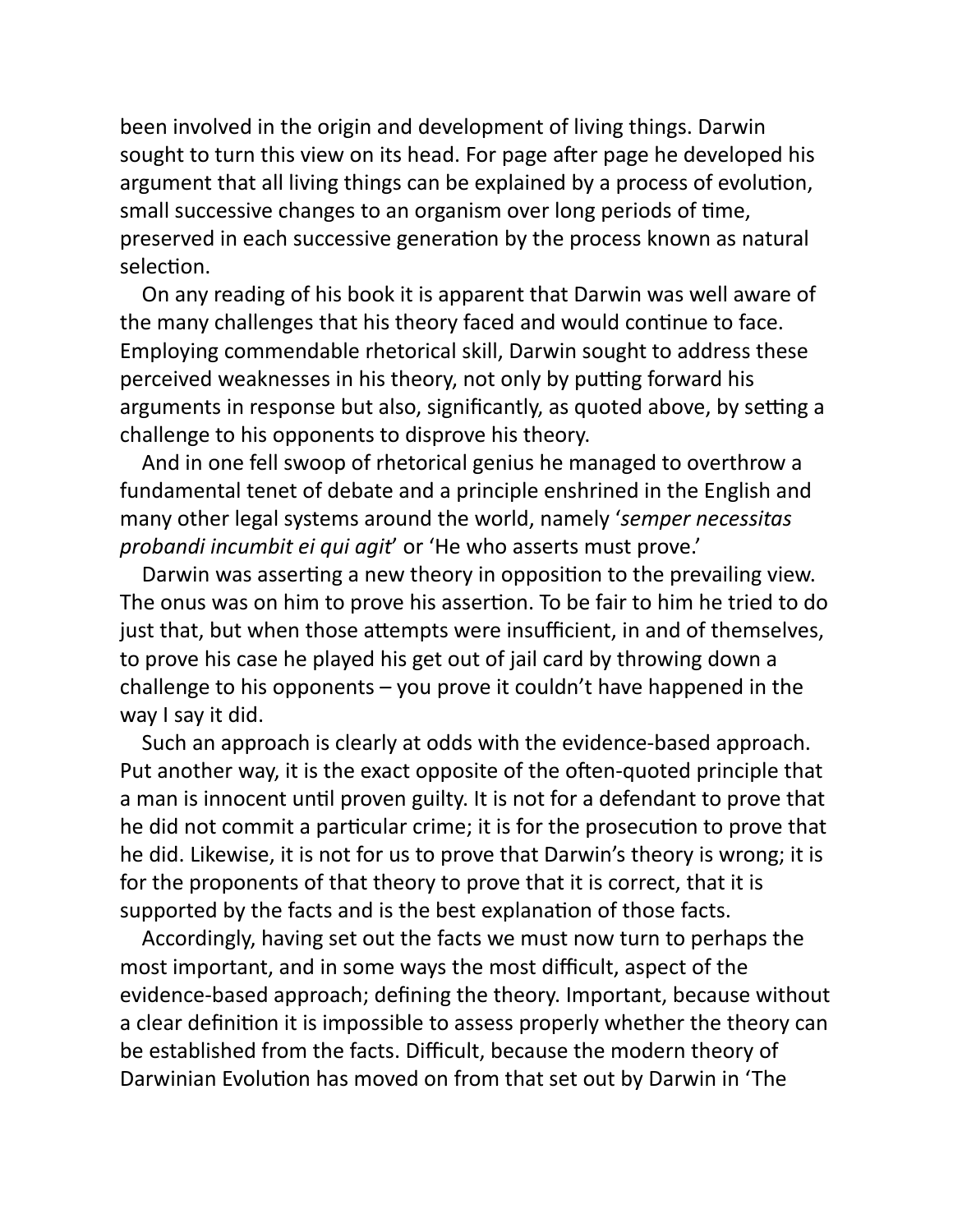Origin of Species' and because the word 'evolution' can mean different things to different people and in different contexts.

At the very outset I want to settle on a name. On one level it does not really matter what you call the theory as long as you know what the theory is. I have sometimes seen the theory referred to as merely 'evolution', other times as 'Darwinian Evolution' and still other times as 'Neo-Darwinian Evolution.' The difficulty is that without going on to explain exactly what is meant by each of these terms it is impossible to know for certain whether they are, or are intended to be, referring to the same thing.

The word 'evolution' can clearly carry more than one meaning. I could talk about the evolution of life and the evolution of the motor car and on one level the word has the same meaning, referring to change or development over time. However, when referring to the evolution of life, the meaning can be more than just change or development over time as, unlike with the evolution of the motor car, the evolution of life can be referring to the process of Darwinian Evolution.

Unfortunately the term 'Darwinian Evolution' can also carry more than one meaning. On the one hand it can be referring to the theory of evolution as set out by Darwin in 'The Origin of Species', whilst on the other it can be referring to the theory of evolution as that theory is understood by scientists today. When Darwin wrote 'The Origin of Species' he had no idea about things such as DNA, proteins, and genes and not surprisingly therefore his theory did not deal with them. Over the last approximately 150 years scientists have adapted and developed Darwin's theory in the light of continuing scientific discovery, resulting in a modern theory which differs from that set out in 'The Origin of Species.' To reflect these changes many scientists refer to the modern theory as 'Neo-Darwinian Evolution' or 'Neo-Darwinism.'

Up to this point in the book I have stuck with the term 'Darwinian Evolution' and for ease of reference that is the term I am going to continue to adopt. For the avoidance of doubt, I am using that term to refer to the modern theory of Darwinian Evolution as defined below.

If you cast your mind back to chapter two and the Theft Act you will recall the importance of setting out exactly what has to be proved in order to establish that someone is guilty of theft. A fundamental principle of the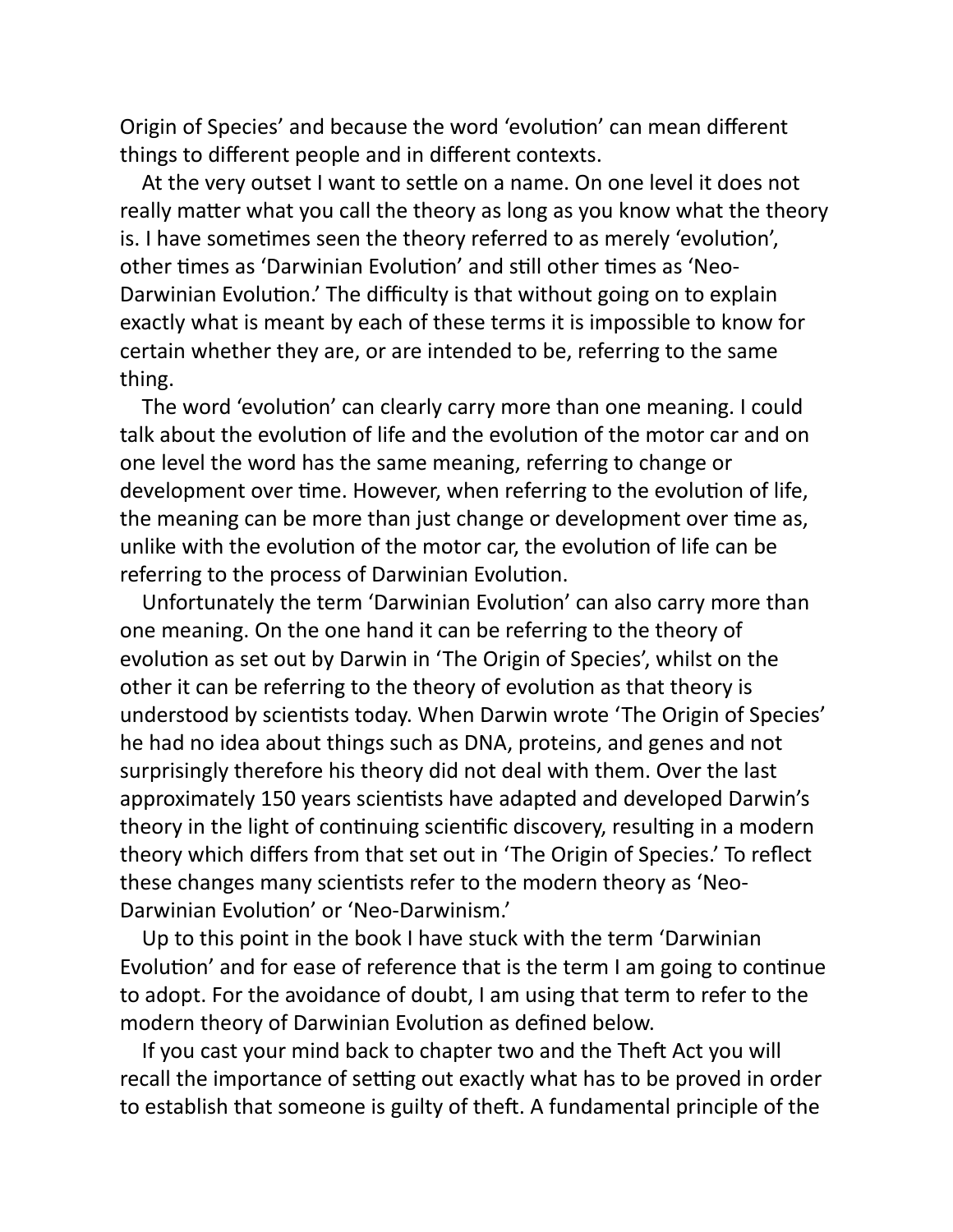evidence-based approach is that all the elements of the theory have to be proved in order for the theory itself to be proved. Proving four out of five elements will not suffice. Furthermore, elements of the theory are not the same as the theory itself. Thus, proving the first four elements of the offence of theft was not enough to convict the defendant of the theft of my Fiat Uno (turbo). Likewise, proving that the defendant acted dishonestly was not the same as proving he had stolen my car. Put another way, if a defendant is found guilty of theft it follows that he must have acted dishonestly as without dishonesty someone cannot be guilty of theft. But if a defendant has acted dishonestly it does not automatically follow that he is guilty of theft.

The question therefore arises as to what are the elements that make up the theory of Darwinian Evolution?

Unfortunately, unlike with the definition of theft we cannot turn to an Act of Parliament to determine the precise definition of Darwinian Evolution. 'The Origin of Species' is an obvious place to start, but we must also take into account the writings of modern-day proponents of the theory. We must also accept that there is no universally accepted definition. The present scientific consensus holds that Darwinian Evolution is true or proven, but certain aspects of the theory may be more controversial than others.

In very simple terms Darwinian Evolution asserts that once upon a time, billions of years ago, the first life form appeared on earth. That life form reproduced and so did its offspring. Over time, some of its offspring developed adaptations or changes that gave them an advantage in their particular environment. Nature selected those offspring with the advantageous adaptations by a process called natural selection, ensuring that in time those adaptations became the norm and the adaptations, or new features, spread throughout the population. This process of change and natural selection continued for billions of years resulting in the huge variety of life forms we see before us today (not to mention the extinct ones), all of whom can trace their existence back to that very first life form, otherwise known as the universal common ancestor.

Clearly this is a very simplistic explanation of the theory, but even on this basic level it is possible to identify what must be the essential elements of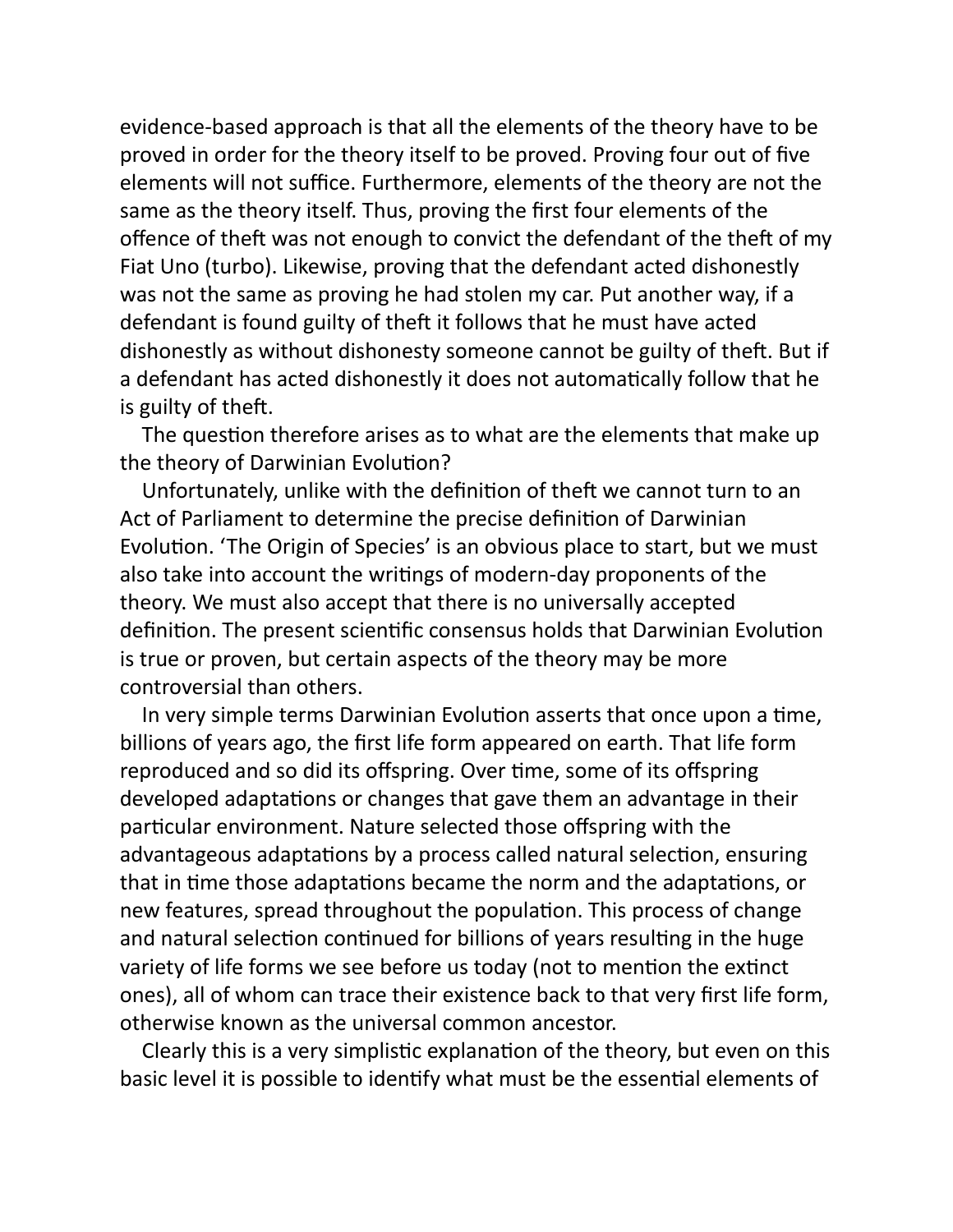Darwinian Evolution. And by a stroke of luck there happens to be five of them, just like the definition of theft in the Theft Act!

### 1. Billions of Years

For reasons that will become more apparent when we look at the other elements, Darwinian Evolution requires billions of years. As Darwin himself said on page 146 of 'The Origin of Species', his theory requires '*numerous, successive, slight modifications*.' One only has to consider for a moment the number of different life forms on earth today and their particular characteristics to realise that we are talking about a vast number of 'successive slight modifications' to get from the very first life form to all of modern life. Add to that the life span of the life forms involved, particularly mammals like us humans, and the life spans multiplied by the number of 'slight successive modifications' needed comes to billions of years. Remembering of course that when Darwinian Evolution refers to 'successive changes' it is referring to generations and offspring, in that any change has to be selected by natural selection and preserved by being passed on to offspring.

Accordingly Darwinian Evolution cannot be true unless the time between the appearance of the very first life form on earth and the present day is counted in billions of years. A few million or even a few hundred million years will not do. Without billions of years the theory fails and thus the requirement for billions of years can properly be described as an essential element of the theory.

# 2. Common Descent

As defined above, common descent is an essential element of Darwinian Evolution. The theory asserts that all life forms known to man can trace their lineage back to that very first life form. However it must be noted that it would only require a small change in the theory or definition to reduce the need for this element. For example, some scientists argue that there is no universal common ancestor but rather that there were several or many life forms which originally appeared on earth, and thus whilst all life forms can trace their lineage back to one of those first life forms they do not necessarily go back to the same one.

Notwithstanding interesting debates in scientific literature about the existence of a universal common ancestor, I think it is fair to say that the majority view of the modern day proponents of Darwinian Evolution is in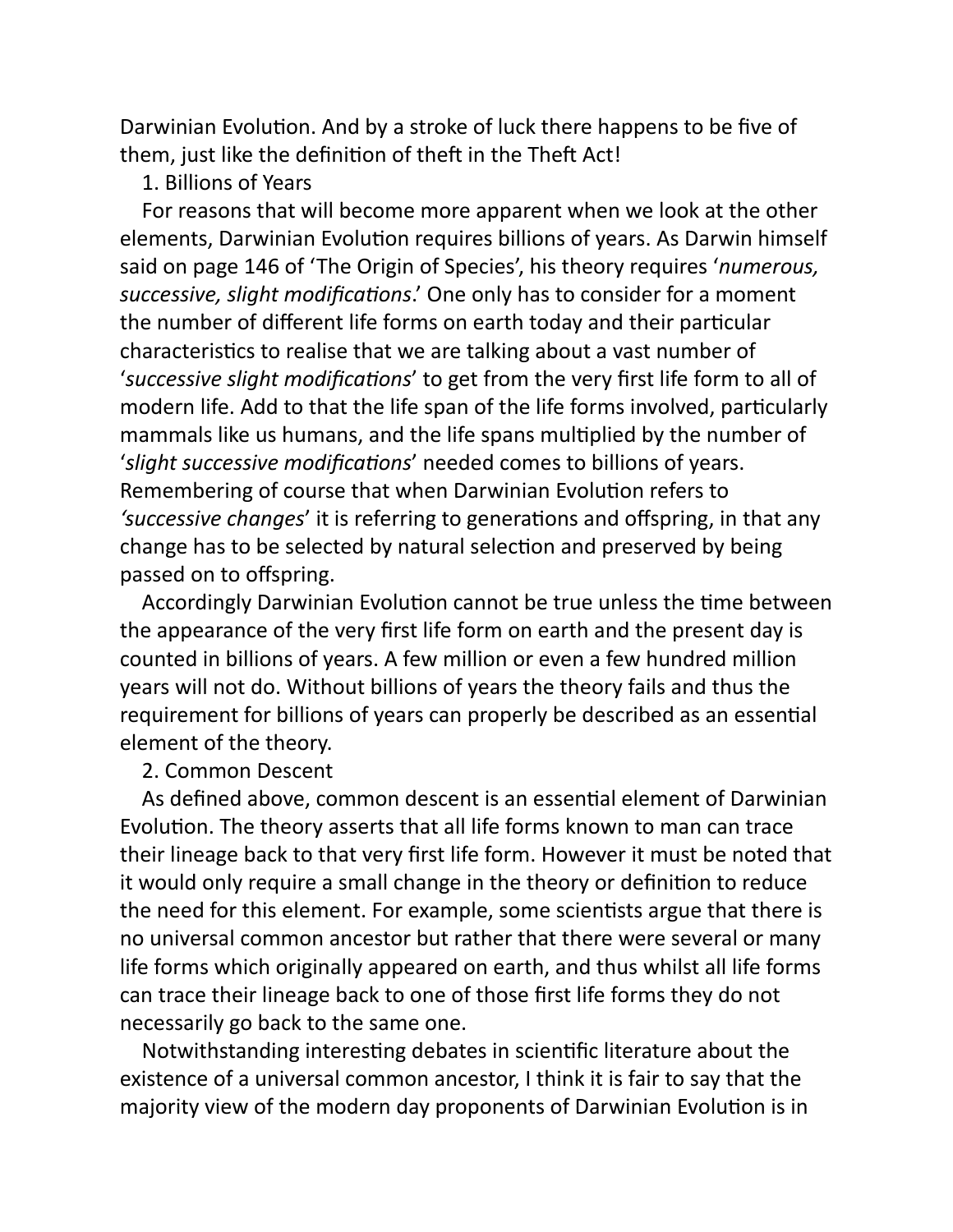support of a universal common ancestor and thus common descent is an essential element of that majority view.

#### 3. Natural Selection

Perhaps the most well known element of Darwinian Evolution is what Darwin described as natural selection. Although Darwin is normally credited with 'discovering' the concept of natural selection, some historians question whether he in fact, to put it charitably, 'borrowed' the idea from some of his contemporaries, in particular from a man called Alfred Russel Wallace. For the purposes of establishing it as an essential element of Darwin's theory it matters not whether it was his idea or not, but if only out of a sense of geographical loyalty to Wallace who is buried only a couple of miles from my house, I'm in the camp of those who say Darwin 'borrowed' the idea.

The concept of natural selection is brilliant both in its simplicity and in the fact that it is self-evidently true. Indeed, over the years there has been much debate as to whether the concept is in fact tautologous, particularly with reference to the phrase 'survival of the fittest.' In simple terms natural selection is the process by which nature will select traits that are advantageous to a particular life form's survival and thus reproductive capacity.

By way of example imagine a population of birds, say finches, which inhabits a group of islands in some exotic far-flung place, say the Galapagos Islands. The birds all eat various seeds that are normally found in plentiful supply on the islands. However, in one particular year there, the weather is such that seeds are in short supply, in particular the smaller seeds, leaving a limited supply of larger seeds, thus making it a lot harder for the finches to find food.

At first glance the finches are identical, but on closer inspection it turns out that some of them have slightly bigger beaks than others. When seeds were plentiful this variation in beak size was irrelevant to all but the most dedicated ornithologist, but now it becomes very important. Those finches with the bigger beaks are more able to secure food as their beaks are better suited to breaking open the bigger seeds. The finches with smaller beaks find food much harder to come by and are thus far more likely to grow weak or die from starvation. It follows that the finches with bigger beaks are more likely to survive and thus leave healthy offspring and,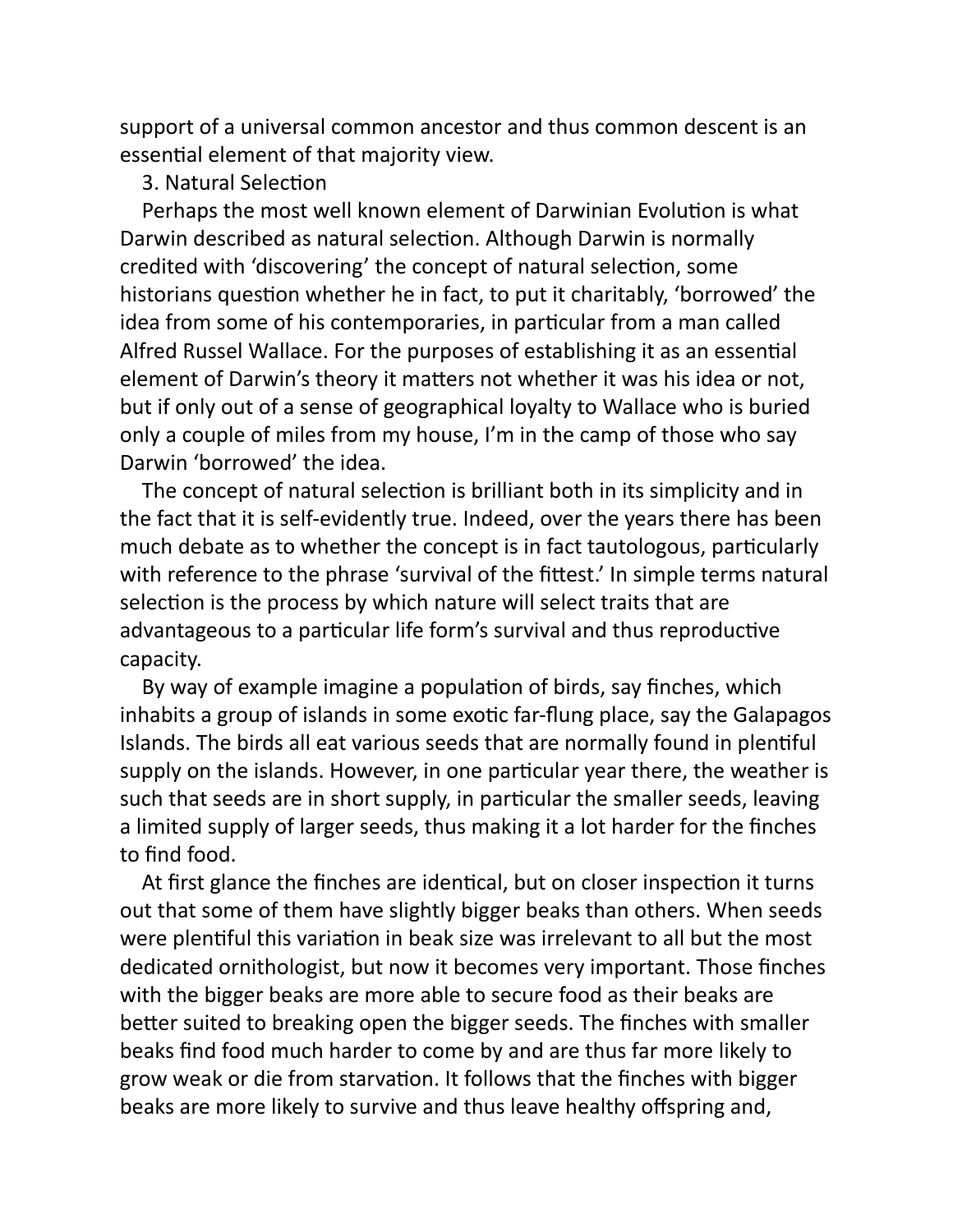crucially, those offspring are likely to have the same bigger beaks. Fast forward a number of generations and before you know it most, if not all, of the finches on the Islands now have bigger beaks, except they're not bigger now because they're all the same size (just bigger than they were a few generations ago)!

And that is natural selection. Or as Wikipedia puts it:

'Natural selection is the gradual process by which heritable biological *traits become either more or less common in a population as a function of the effect of inherited traits on the differential reproductive* success of organisms interacting with their environment. It is a key *mechanism of evolution. The term 'natural selection' was popularised by Charles Darwin, who intended it to be compared with arficial* selection, now more commonly referred to as selective breeding.'

It is important to note the reference to '*heritable traits*.' The process only works if the trait (adaptation/change) is passed on to the next generation. Mr Finch might have the biggest beak in the world, but if his son or daughter is born with a small beak there is nothing natural selection can do. This requirement of heritability emphasises once again the need for billions of years, given the lifespan of certain life forms. It is also a key point to bear in mind when we come to look at the fourth essential element of Darwinian Evolution.

### 4. Mutations

Although Darwin is normally given credit for coming up with the concept of natural selection, he knew absolutely nothing about the fourth element, mutations, and yet mutations go hand in hand with natural selection. To be more specific, mutations refers to genetic mutations which occur in an organism's DNA at the biochemical level, which explains why Darwin's theory made no mention of them owing to the fact that DNA and biochemistry were unknown to scientists in Darwin's day. Indeed, it is the addition of genetic mutations to Darwin's theory that is the main distinguishing feature between Darwin's original theory and the modern day variety, what I am calling Darwinian Evolution.

The significance of mutations can be seen by returning to the subject of natural selection. In Darwin's day he was able to describe the process of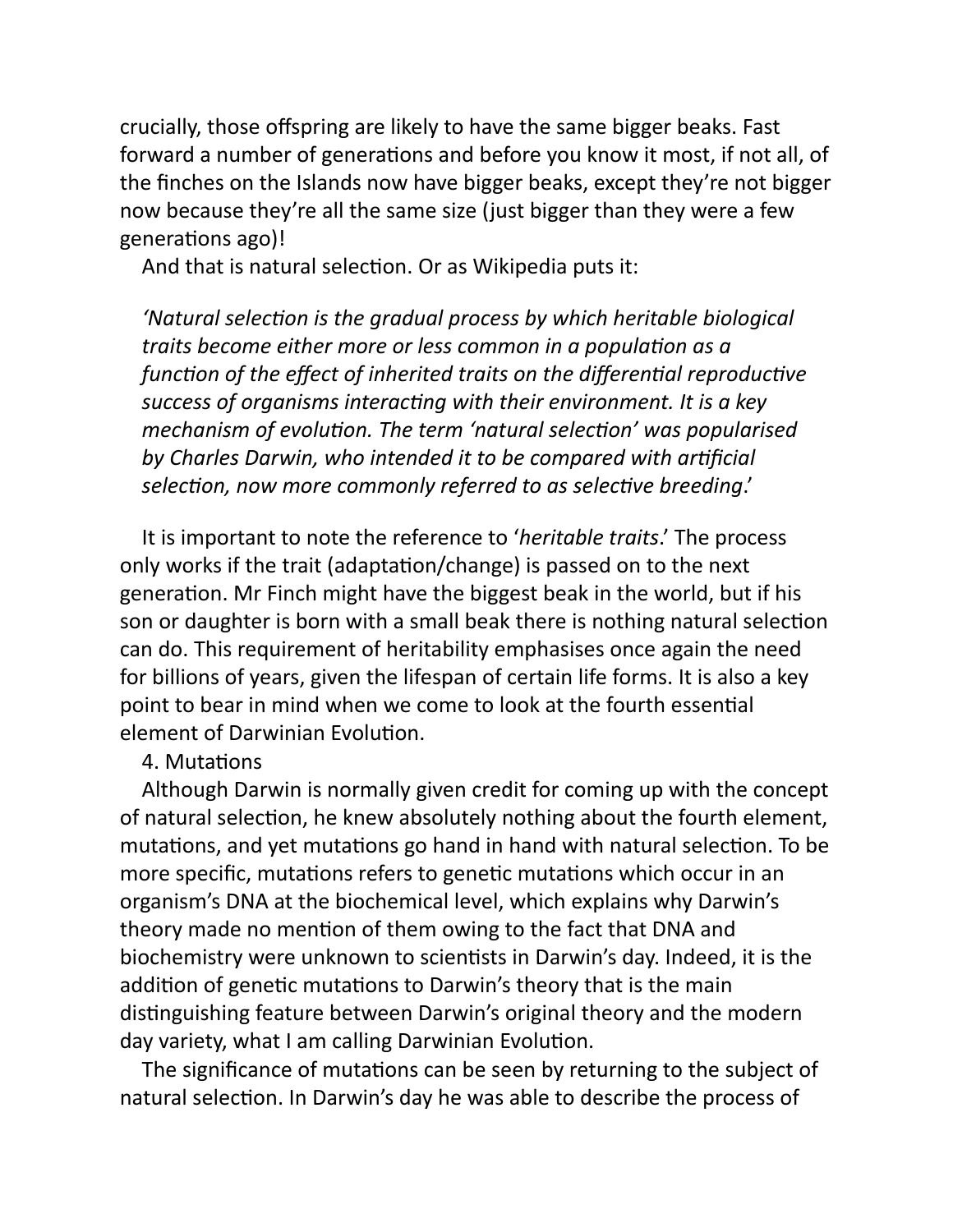natural selection as it occurred among the population of finches in the Galapagos Islands. Darwin spends a great deal of time in 'The Origin of Species' discussing animal breeding and pigeon breeding in particular, emphasising how breeders can select for certain traits (adaptations/changes). Thus, if a pigeon breeder wanted to breed a fast pigeon he would select his fastest male and female pigeons and try to get them to breed to produce an offspring that would hopefully inherit its parents' ability to fly fast.

However, whilst natural selection is fundamentally different from animal breeding (see the fifth element below), both require an essential element, namely a particular trait to select. In the case of the finches it was a bigger beak. Once the trait is present natural selection provides the explanation for how that trait spreads in any given population, how it is selected, but natural selection provides no explanation for how the trait arose in the first place.

Natural selection could be described as the process behind or driving Darwinian Evolution, whereas genetic mutations are the mechanism. The process can only deal with what already exists and therefore, in and of itself, it has little capacity to bring about change. It might alter the proportion or distribution of a particular trait in a given population, but it cannot create a new trait. After many years and many generations all the finches may have big or bigger beaks, but the bigger beaks were not created by natural selection, they were simply selected from the existing population. Thus natural selection on its own cannot explain Darwinian Evolution. It is an essential element but it is not enough. If all life forms have descended from a universal common ancestor there must be a mechanism that is capable of generating the new genetic information that is required to produce the traits for natural selection to select. And Darwinian Evolution tells us that that mechanism is genetic mutations.

Scientists today know that genetic mutations occur in our DNA. Unfortunately many of those mutations are harmful to us and result to differing degrees in pain, suffering, or death. Cystic Fibrosis, Haemophilia, and colour blindness are all caused by mutations in particular genes, whereas other conditions such as Duchenne Muscular Dystrophy are caused by mutations that result in a whole gene or genes being deleted.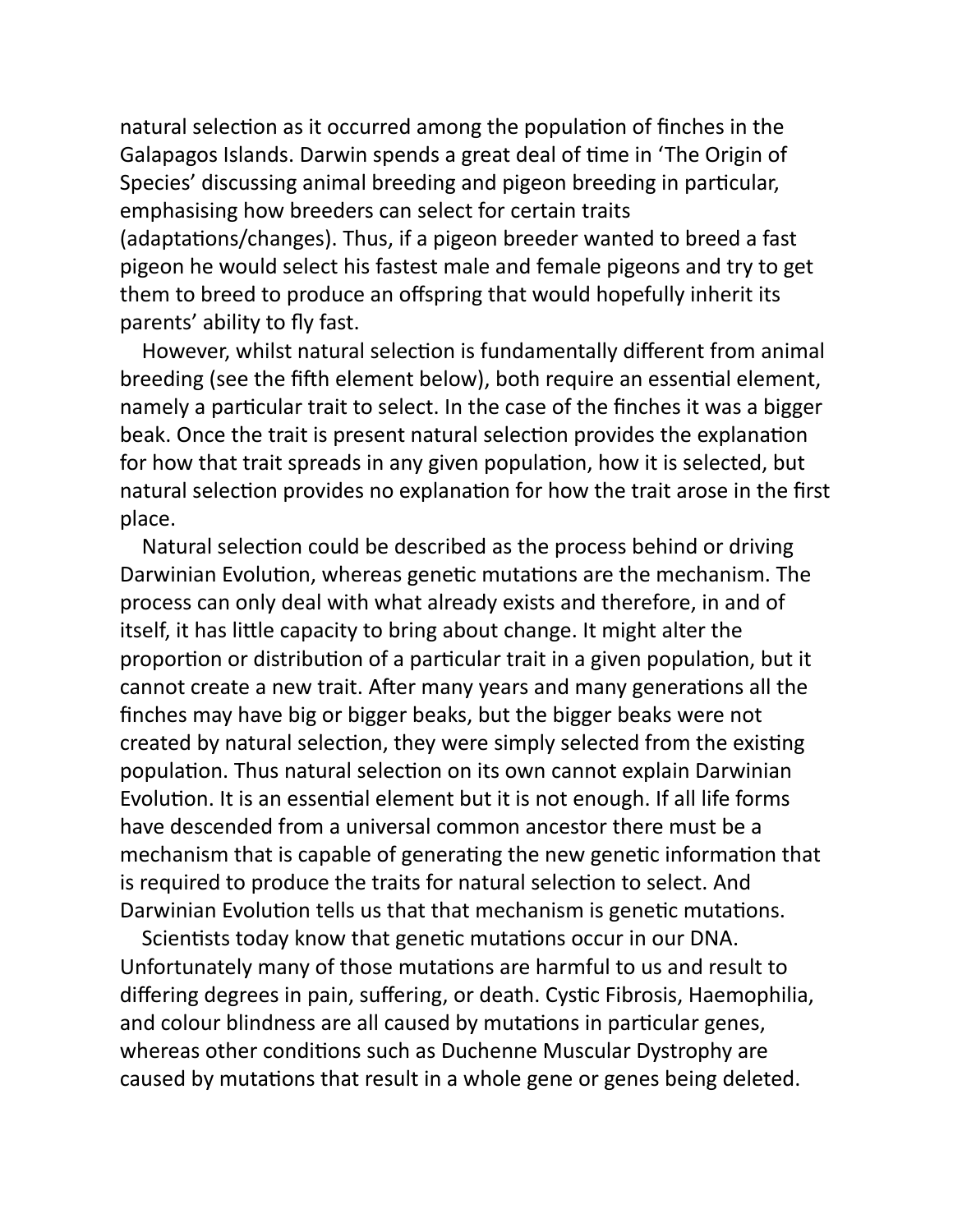It is a fairly well known fact that all of the conditions I have just mentioned can be passed on within a family, from one generation to the next. They are therefore the '*heritable biological traits (Wikipedia)*' that can be selected by natural selection. Accordingly it is absolutely essential to Darwinian Evolution that any trait created by mutations is inheritable, otherwise the trait will simply die out when the particular organism in which it arose dies.

In practical terms this means that a mutation has to occur prior to the organism reproducing. After all, it's all very well Mr Finch having a genetic mutation that gives him an enormous beak, but if the mutation only occurs when Mr Finch is a happily retired grandfather who spends his time looking after all his grandchildren, the mutation will be of no use from the point of view of Darwinian Evolution. It will simply die out with poor old Mr Finch and will not be passed on to his offspring.

As to what precisely is a genetic mutation, I turn reluctantly once again to Wikipedia:

*'A gene mutation* is a permanent alteration in the DNA sequence that *makes up a gene, such that the sequence differs from what is found in most people. Mutations range in size; they can affect anywhere from a single DNA building block (base pair) to a large segment of a chromosome that includes mulple genes.'*

So far we have only considered the requirement for mutations and what they are, but we must also bear in mind the question as to how mutations occur. A significant amount of our knowledge about mutations comes from experiments done in laboratories where scientists have deliberately engineered mutations. A fairly well known example is the experiments conducted by various scientists on fruit flies, and in particular at least one experiment where scientists managed to produce a fruit fly which had four wings instead of the usual two by causing a deliberate mutation in the relevant part of the fruit fly's DNA. Another way in which mutations occur is by exposure to high levels of radiation, as seen for example with the Chernobyl nuclear reactor disaster. There are many sad stories of children from that area suffering from cancers that had been caused by mutations that were brought about by exposure to the high levels of radiation.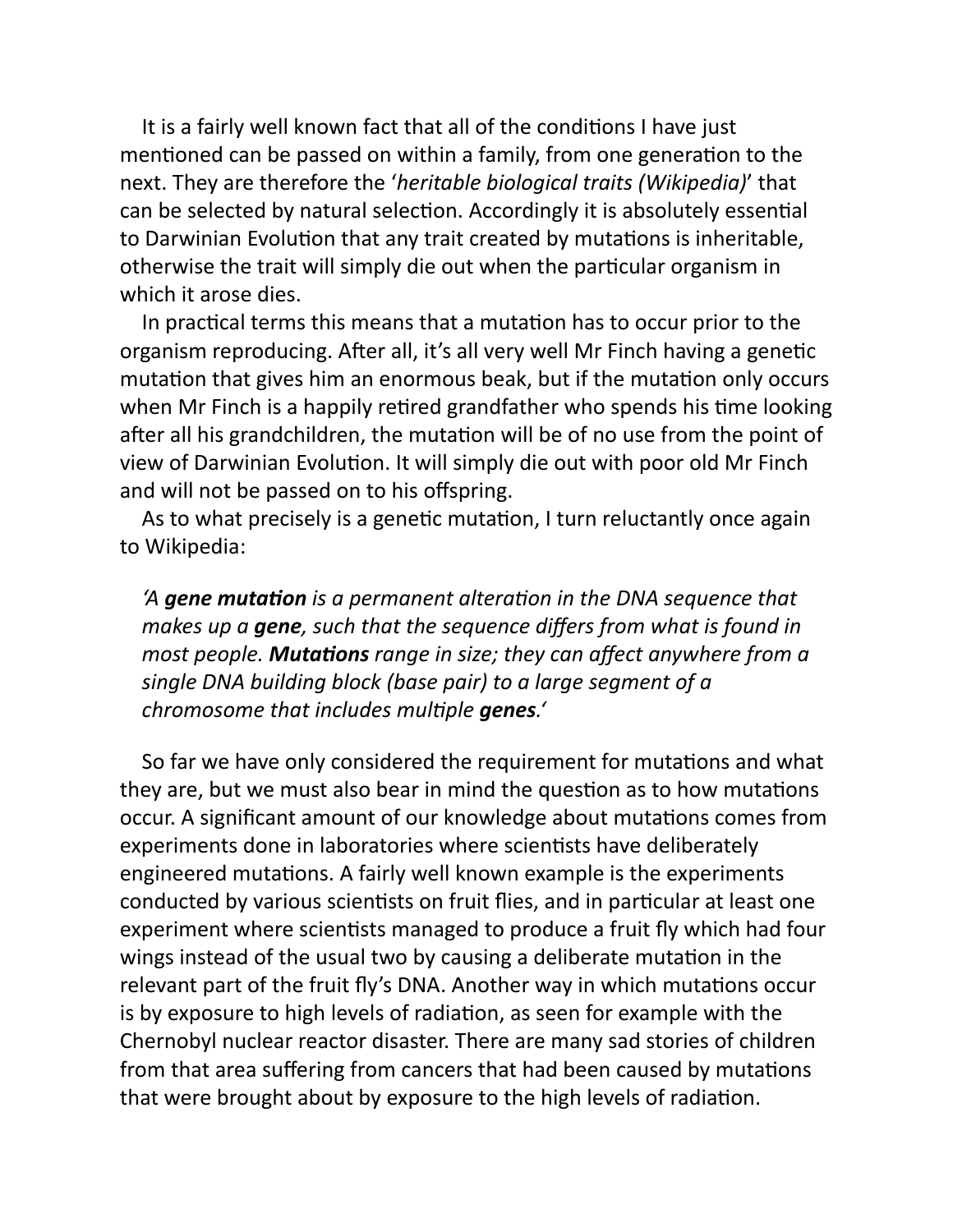Although there are many possible causes for genetic mutations, for reasons that will become clear when we look at the fifth element, not all of them are available to Darwinian Evolution. In addition, as explained above, it turns out that the vast majority of mutations are not beneficial to the organism in which they occur. Thus not only are all the possible causes of mutations not available to Darwinian Evolution but the vast majority of the mutations themselves are not available also. After all, a mutation that kills the organism in which it occurs is not, for the most part, the type of mutation that will lead to the changes in life forms required by Darwinian Evolution. As a result the number of possible mutations available to Darwinian Evolution is restricted only to those which are beneficial to the organism in which they occur and that are caused in ways compatible with the fifth element.

## 5. Unguided

The fifth element of Darwinian Evolution was perhaps the most controversial element when Darwin first presented his theory in 'The Origin of Species.' Contrary to the widely held view of most other people at the time, Darwin left no room for any supernatural being to play a part in the development of life on Earth. His theory removed the need for any supernatural involvement in getting from the universal common ancestor to all the forms of life we see around the world, including us. This came as something of a shock to many people in the religiously minded society that was nineteenth century England.

In short, Darwinian Evolution asserts that nature itself is capable and nature alone is responsible for the development of life. Nature provides the creative mechanism in mutations and the clever animal breeder in the form of natural selection. Combine the two, add in a universal common ancestor and billions of years, and you have all the necessary ingredients to make all of life on Earth.

Although Darwin drew heavily on his knowledge of animal breeding, and although there are great similarities between the principles of animal breeding and his theory, Darwin knew that his theory was fundamentally different in one very important area. Unlike animal breeding, Darwinian Evolution is an unguided, purposeless process with no end goal in sight.

A closer look at animal breeding will reveal the similarities with Darwinian Evolution. To breed different or better animals the breeder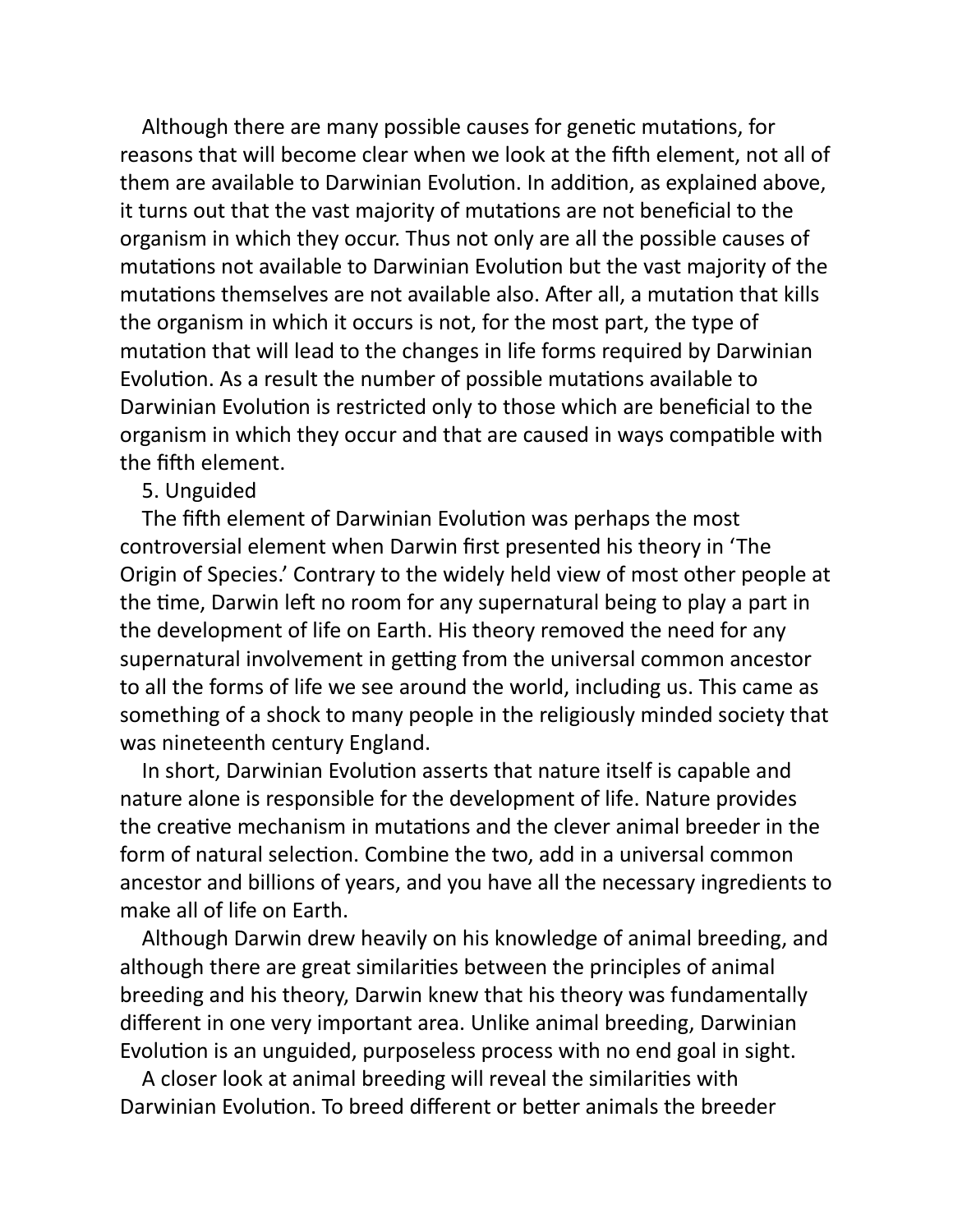needs access to a population that contains different traits or characteristics. There also needs to be a mechanism for creating new traits if the breeder is to achieve significant change beyond that which is already present in the population. Thus, if the breeder wants to obtain a fast pigeon he will select a fast male and female so as to produce fast offspring. This is natural selection in action, or rather breeder selection in action. But common sense tells us that there is a limit to how fast a pigeon the breeder can produce if he relies solely on selection. Breeding fast pigeons with fast pigeons will not produce even faster pigeons ad infinitum. To get even faster the breeder requires a pigeon with a new trait which gives it an advantage when it comes to speed, like for instance a bigger or more aerodynamic wing. For this the breeder needs a creative mechanism, such as mutations.

The fundamental difference, however, is that if the breeder wants to proceed on the same basis as Darwinian Evolution he has to do away with himself! For Darwinian Evolution the presence of a breeder would be akin to the presence of a supernatural agent, some external force who had a hand in decision making, who played some part in deciding which traits to select and who had some end goal in sight as to what he wanted to achieve and thus what traits had to be selected to achieve that goal. The majority of people in Darwin's day were familiar with the concept of a breeder when it came to life on earth. They called him God.

As far as I am aware Darwin never expressly ruled out a role for God or a supernatural being in 'The Origin of Species', leaving it instead to the reader to draw that fact as being an inevitable consequence of his theory. Modern day proponents of Darwinian Evolution are far less bashful when it comes to explicitly ruling out any kind of supernatural involvement, or more particularly when it comes to emphasising the unguided, purposeless nature of Darwinian Evolution. This can be seen most clearly by returning to the subject of Richard Dawkins and his book, 'The Blind Watchmaker.'

To be honest, it is surprising how many people fail to spot or understand this point, particularly when there is such a big clue in the title of the book! Dawkins begins chapter two by stating the following:

'Natural selection is the blind watchmaker, blind because it does not *see ahead, does not plan consequences, has no purpose in view.'*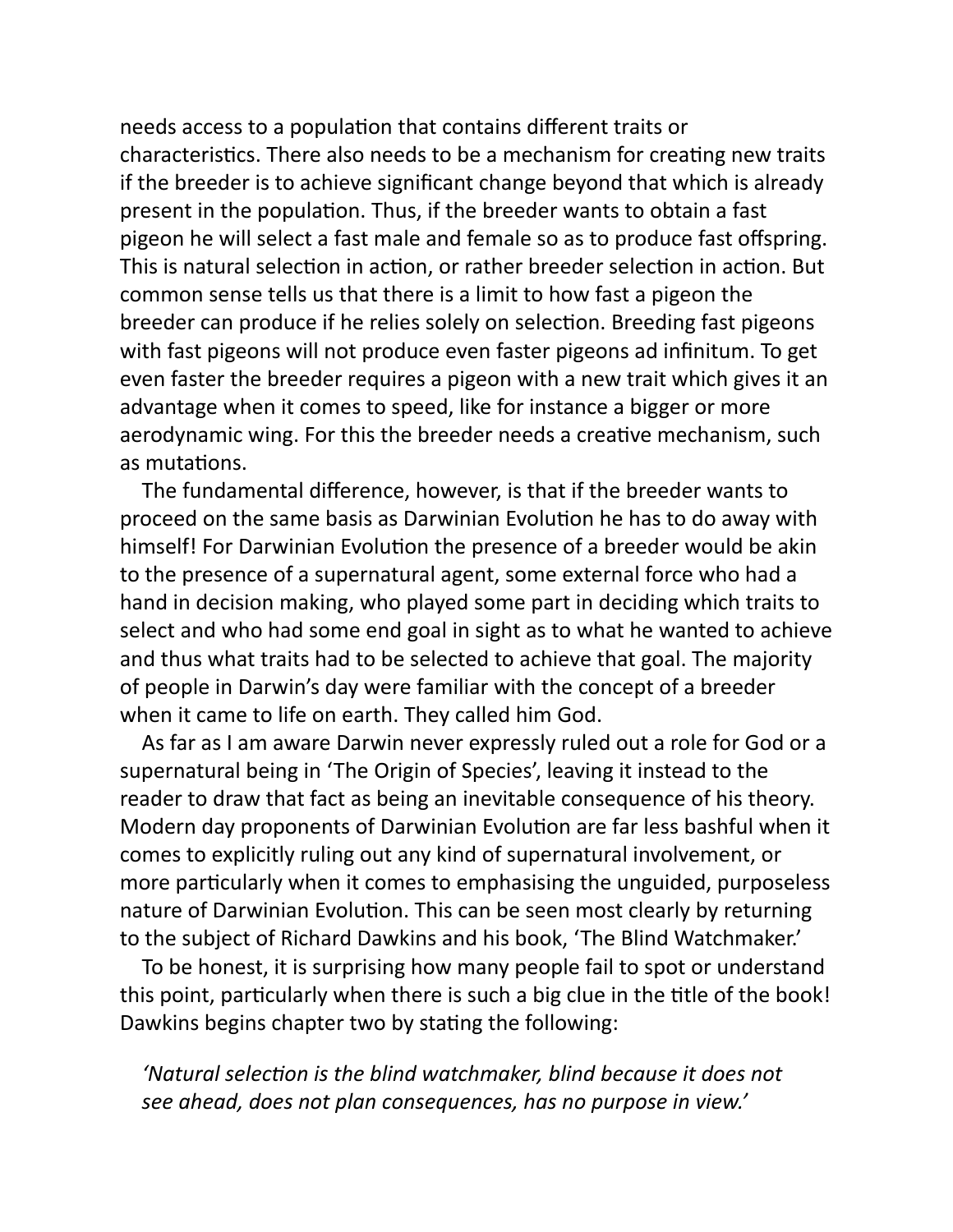This purposelessness, or blindness is not limited merely to natural selection. It applies equally to mutations. As stated above, not all possible mutations are available to Darwinian Evolution and this is because not all possible mutations are purposeless or blind. Many of the mutations brought about in laboratories are deliberately produced by scientists with a specific purpose or goal in mind. But if Darwinian Evolution has to rely on deliberate purposeful mutations then it has to rely on a breeder, some intelligent agent which causes particular mutations with a specific purpose or goal in view. One might even go so far as to describe what that breeder does as being 'intelligent design' or to give the breeder a name, maybe something original like 'God.'

It follows that if a mutation is to be available to Darwinian Evolution it must have come about in a random, purposeless way. In other words, by chance. Hence Dawkins finishes chapter 2 by stating (in the final paragraph) 'Mutation is random', something he repeats more than once throughout the book.

Dawkins devotes chapter three of his book to explaining how although mutations are random this does not mean Darwinian Evolution is random. As he states:

'This belief, that Darwinian evolution is 'random', is not merely false. It *is the exact opposite of the truth. Chance is a minor ingredient in the Darwinian recipe, but the most important ingredient is cumulative* selection which is quintessentially nonrandom [sic].'

I do not necessarily take issue with Dawkins' contention that natural selection is non-random. The point I am seeking to emphasise is that natural selection is unguided. It is a blind, purposeless process with no end goal in sight. This has to be the case for mutations because they are random, and by definition something cannot be random if it is not unguided and purposeless. However, whilst non-random may be the opposite of chance, it is not the opposite of unguided or purposeless. A non-random event is capable of being either guided or unguided, but only the latter is allowed for Darwinian Evolution. Thus, in mutations and natural selection Darwinian Evolution may comprise of random and non